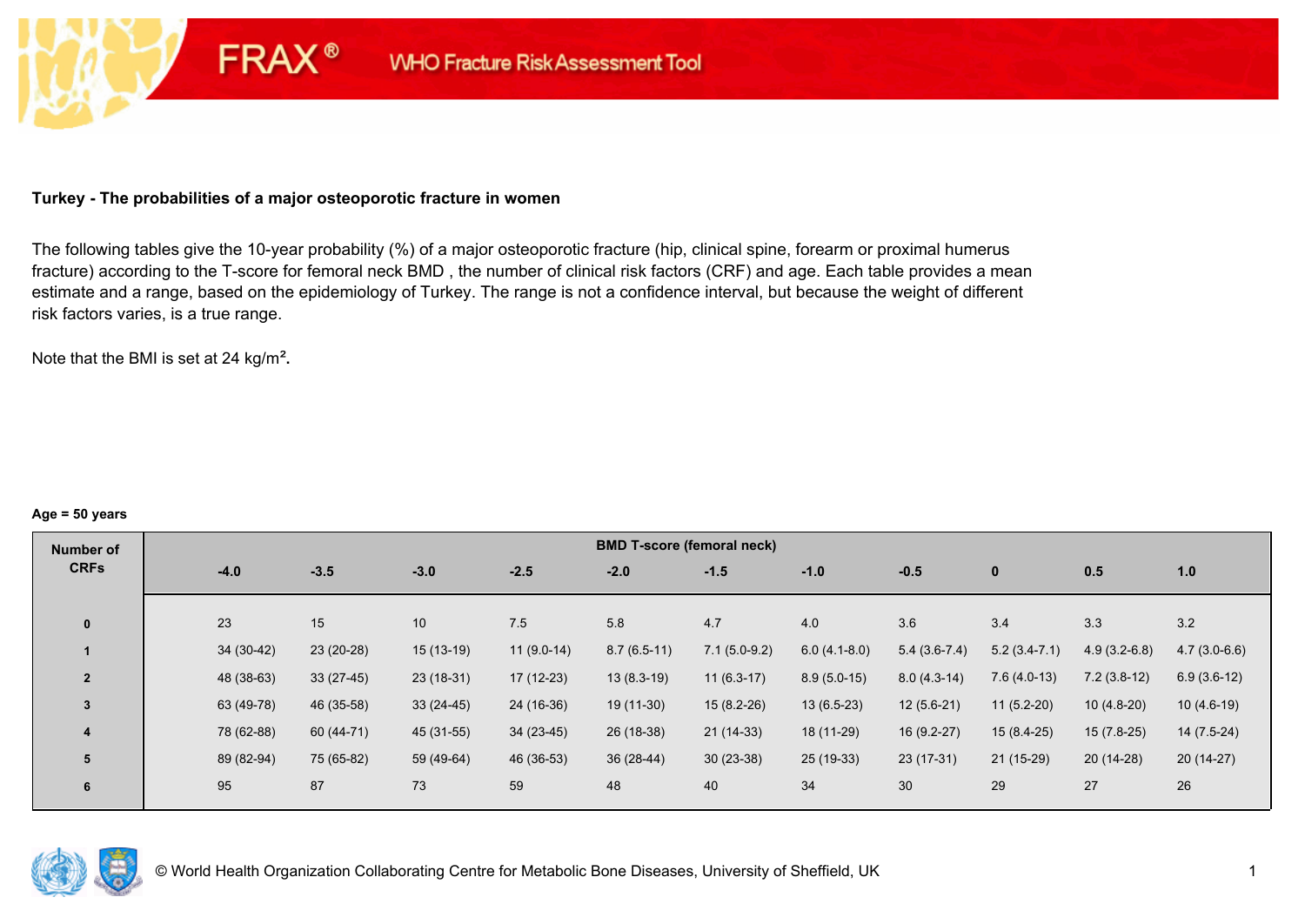# **Age = 55 years**

**FRAX®** 

| Number of               |            |             |             |              |               | <b>BMD T-score (femoral neck)</b> |                |                |                |                |                |
|-------------------------|------------|-------------|-------------|--------------|---------------|-----------------------------------|----------------|----------------|----------------|----------------|----------------|
| <b>CRFs</b>             | $-4.0$     | $-3.5$      | $-3.0$      | $-2.5$       | $-2.0$        | $-1.5$                            | $-1.0$         | $-0.5$         | $\mathbf{0}$   | 0.5            | 1.0            |
| $\mathbf{0}$            | 20         | 14          | 9.6         | 7.1          | 5.6           | 4.5                               | 3.8            | 3.5            | 3.2            | 3.0            | 2.9            |
|                         | 29 (27-35) | $20(18-24)$ | $14(12-17)$ | $11(8.5-13)$ | $8.3(6.2-10)$ | $6.8(4.8-8.8)$                    | $5.6(3.9-7.6)$ | $5.2(3.5-7.1)$ | $4.8(3.2-6.7)$ | $4.5(3.0-6.3)$ | $4.3(2.8-6.0)$ |
| $\overline{2}$          | 42 (35-54) | 29 (24-39)  | $21(16-28)$ | 16 (11-22)   | $12(8.0-18)$  | $9.9(6.0-15)$                     | $8.3(4.8-13)$  | $7.6(4.2-13)$  | $7.0(3.8-12)$  | $6.6(3.5-11)$  | $6.3(3.3-11)$  |
| 3                       | 56 (44-68) | 41 (32-51)  | $30(22-41)$ | $22(15-34)$  | 18 (11-28)    | 14 (7.9-24)                       | $12(6.2-21)$   | $11(5.4-20)$   | $10(4.9-19)$   | $9.5(4.5-18)$  | $9.0(4.2-17)$  |
| $\overline{\mathbf{4}}$ | 71 (56-81) | 54 (40-63)  | 41 (29-51)  | $31(22-42)$  | 25 (17-35)    | $20(13-30)$                       | 17 (10-26)     | $15(8.9-25)$   | $14(8.0-23)$   | $13(7.3-22)$   | $13(6.9-21)$   |
| 5                       | 83 (76-89) | 69 (60-75)  | 54 (46-60)  | 42 (35-49)   | $34(27-41)$   | 28 (22-35)                        | $23(18-31)$    | 21 (16-29)     | $20(14-27)$    | 19 (13-26)     | 18 (12-25)     |
| 6                       | 92         | 82          | 68          | 55           | 45            | 37                                | 31             | 29             | 27             | 25             | 24             |

## **Age = 60 years**

| Number of      |             |             |             |              |               | <b>BMD T-score (femoral neck)</b> |                |                |                |                |                |
|----------------|-------------|-------------|-------------|--------------|---------------|-----------------------------------|----------------|----------------|----------------|----------------|----------------|
| <b>CRFs</b>    | $-4.0$      | $-3.5$      | $-3.0$      | $-2.5$       | $-2.0$        | $-1.5$                            | $-1.0$         | $-0.5$         | $\mathbf 0$    | 0.5            | 1.0            |
| $\mathbf{0}$   | 18          | 13          | 9.1         | 6.9          | 5.4           | 4.4                               | 3.7            | 3.4            | 3.1            | 2.9            | 2.7            |
|                | 26 (24-30)  | 19 (17-21)  | $14(11-16)$ | $10(8.1-12)$ | $8.0(6.0-10)$ | $6.5(4.6-8.5)$                    | $5.5(3.8-7.4)$ | $5.0(3.4-6.9)$ | $4.6(3.1-6.4)$ | $4.3(2.8-6.0)$ | $4.0(2.6-5.6)$ |
| $\overline{2}$ | $37(31-47)$ | 27 (22-34)  | $20(15-25)$ | $15(11-20)$  | $12(7.7-17)$  | $9.4(5.8-14)$                     | $8.1(4.7-13)$  | $7.3(4.1-12)$  | $6.7(3.7-11)$  | $6.2(3.3-10)$  | $5.8(3.1-9.7)$ |
| 3              | 50 (40-59)  | $37(29-47)$ | 28 (20-38)  | 21 (14-32)   | $17(10-27)$   | $13(7.7-23)$                      | $12(6.2-20)$   | $10(5.3-19)$   | $9.6(4.7-17)$  | $8.9(4.3-16)$  | $8.3(4.0-15)$  |
| $\overline{4}$ | 64 (51-72)  | 49 (37-57)  | $38(28-47)$ | 29 (21-39)   | 23 (17-33)    | 19 (13-28)                        | 16 (10-25)     | $15(8.7-23)$   | 13 (7.7-22)    | $12(7.0-21)$   | $12(6.4-19)$   |
| 5              | 77 (71-82)  | 63 (56-67)  | $50(43-56)$ | $39(33-47)$  | $32(26-39)$   | 26 (21-33)                        | 22 (17-29)     | $20(15-27)$    | $18(13-25)$    | $17(12-24)$    | 16 (11-22)     |
| 6              | 87          | 76          | 63          | 51           | 42            | 34                                | 30             | 27             | 25             | 23             | 22             |

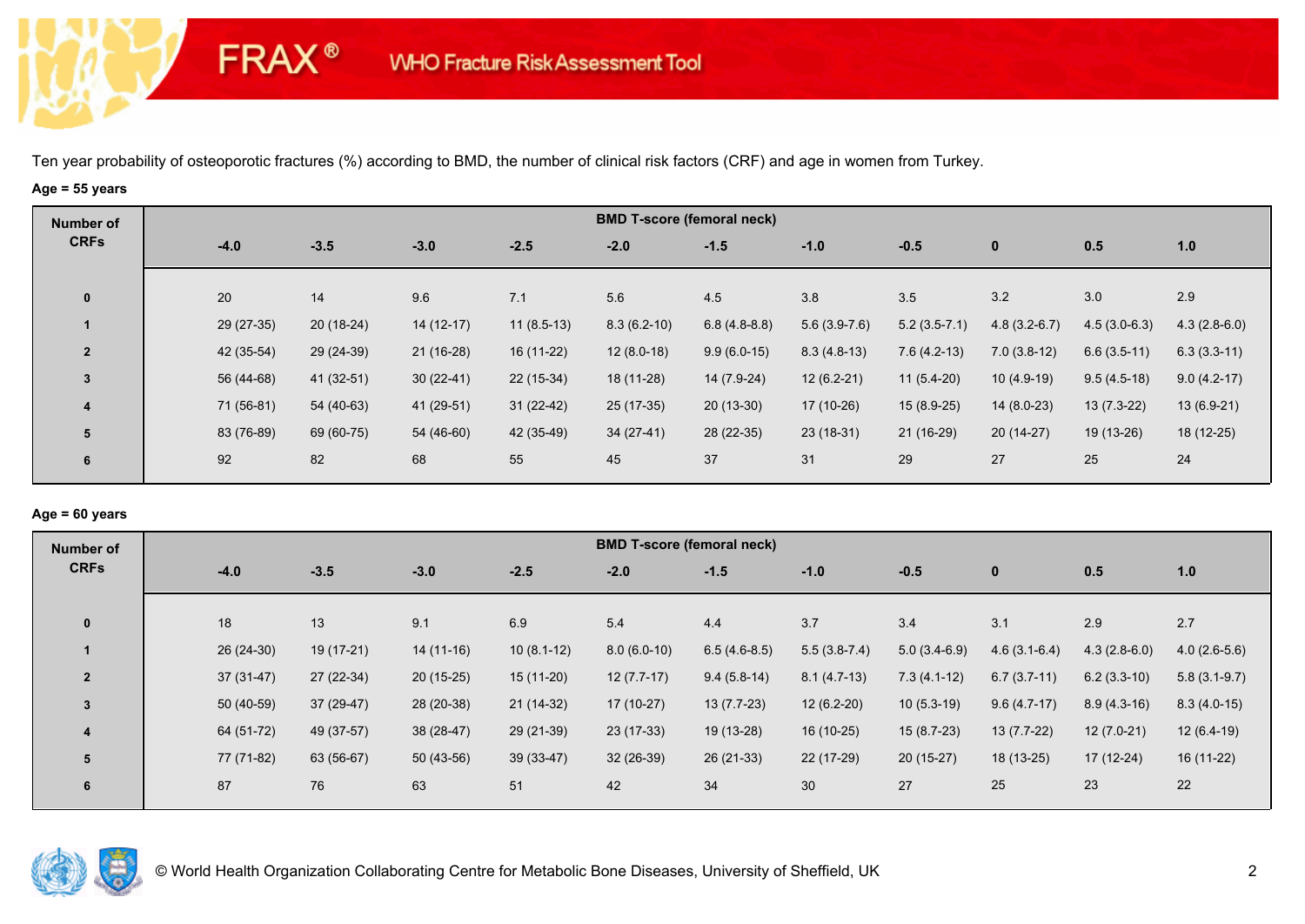# **Age = 65 years**

**FRAX®** 

| Number of               |             |             |             |              |               | <b>BMD T-score (femoral neck)</b> |                |                |                |                |                |
|-------------------------|-------------|-------------|-------------|--------------|---------------|-----------------------------------|----------------|----------------|----------------|----------------|----------------|
| <b>CRFs</b>             | $-4.0$      | $-3.5$      | $-3.0$      | $-2.5$       | $-2.0$        | $-1.5$                            | $-1.0$         | $-0.5$         | $\mathbf{0}$   | 0.5            | 1.0            |
| $\mathbf{0}$            | 18          | 13          | 9.7         | 7.4          | 5.8           | 4.7                               | 4.1            | 3.7            | 3.3            | 3.1            | 2.8            |
|                         | 26 (24-29)  | $19(17-21)$ | $14(12-16)$ | $11(8.5-13)$ | $8.5(6.4-11)$ | $6.9(5.0-9.0)$                    | $6.0(4.2-8.1)$ | $5.4(3.7-7.4)$ | $4.9(3.3-6.9)$ | $4.5(3.0-6.3)$ | $4.1(2.7-5.9)$ |
| $\overline{2}$          | $36(31-44)$ | $27(22-33)$ | $20(16-26)$ | $16(11-21)$  | $12(8.2-18)$  | $9.9(6.2-15)$                     | $8.7(5.2-14)$  | $7.8(4.5-12)$  | $7.1(3.9-11)$  | $6.5(3.5-11)$  | $6.0(3.2-9.8)$ |
| 3                       | 48 (39-57)  | $36(29-47)$ | 28 (21-39)  | $22(15-32)$  | $17(11-27)$   | $14(8.2-23)$                      | $12(6.8-21)$   | $11(5.8-19)$   | $10(5.1-18)$   | $9.2(4.6-17)$  | $8.5(4.1-15)$  |
| $\overline{\mathbf{4}}$ | 60 (49-67)  | 48 (38-57)  | 38 (29-48)  | $30(22-40)$  | 24 (18-34)    | 19 (13-29)                        | 17 (11-26)     | $15(9.4-24)$   | $14(8.2-22)$   | $13(7.3-21)$   | $12(6.6-19)$   |
| 5                       | 73 (67-76)  | 60 (55-66)  | 49 (43-56)  | $39(34-47)$  | $32(27-40)$   | 26 (22-34)                        | $23(18-31)$    | $21(15-28)$    | 19 (14-26)     | 17 (12-24)     | 16 (11-23)     |
| 6                       | 83          | 72          | 61          | 50           | 42            | 35                                | 31             | 28             | 25             | 23             | 22             |

### **Age = 70 years**

| Number of      |             |             |             |             |              | <b>BMD T-score (femoral neck)</b> |                |                |                |                |                |
|----------------|-------------|-------------|-------------|-------------|--------------|-----------------------------------|----------------|----------------|----------------|----------------|----------------|
| <b>CRFs</b>    | $-4.0$      | $-3.5$      | $-3.0$      | $-2.5$      | $-2.0$       | $-1.5$                            | $-1.0$         | $-0.5$         | $\mathbf 0$    | 0.5            | 1.0            |
|                |             |             |             |             |              |                                   |                |                |                |                |                |
| $\mathbf{0}$   | 22          | 16          | 12          | 9.2         | 7.1          | 5.8                               | 5.0            | 4.4            | 3.9            | 3.5            | 3.2            |
|                | $31(28-37)$ | 23 (20-28)  | 17 (14-21)  | $13(11-16)$ | $10(7.9-12)$ | $8.1(6.2-9.5)$                    | $7.0(5.2-8.1)$ | $6.1(4.4-7.1)$ | $5.4(3.8-6.4)$ | $4.8(3.4-5.7)$ | $4.3(3.0-5.2)$ |
| $\overline{2}$ | 43 (36-53)  | $33(26-41)$ | $25(19-32)$ | 19 (14-24)  | $14(10-19)$  | $11(7.8-15)$                      | $9.7(6.4-13)$  | $8.4(5.4-11)$  | $7.4(4.7-10)$  | $6.6(4.1-9.0)$ | $5.9(3.6-8.2)$ |
| $\overline{3}$ | 57 (46-67)  | 45 (34-56)  | $34(25-45)$ | 26 (18-36)  | $20(14-28)$  | 16 (10-23)                        | $13(8.5-20)$   | $11(7.1-18)$   | $10(6.1-16)$   | $8.9(5.3-14)$  | $8.0(4.7-13)$  |
| 4              | 70 (60-77)  | 58 (48-66)  | 46 (36-55)  | $36(27-44)$ | 28 (21-36)   | 22 (16-29)                        | 18 (13-25)     | 16 (11-22)     | 13 (9.6-20)    | $12(8.4-18)$   | $11(7.4-16)$   |
| 5              | 80 (74-83)  | 70 (63-75)  | 59 (51-65)  | 47 (41-53)  | $37(31-43)$  | $30(25-36)$                       | $25(21-31)$    | $21(18-27)$    | $18(15-23)$    | $16(13-21)$    | 14 (12-19)     |
| 6              | 86          | 80          | 71          | 60          | 49           | 40                                | 33             | 28             | 24             | 21             | 18             |
|                |             |             |             |             |              |                                   |                |                |                |                |                |

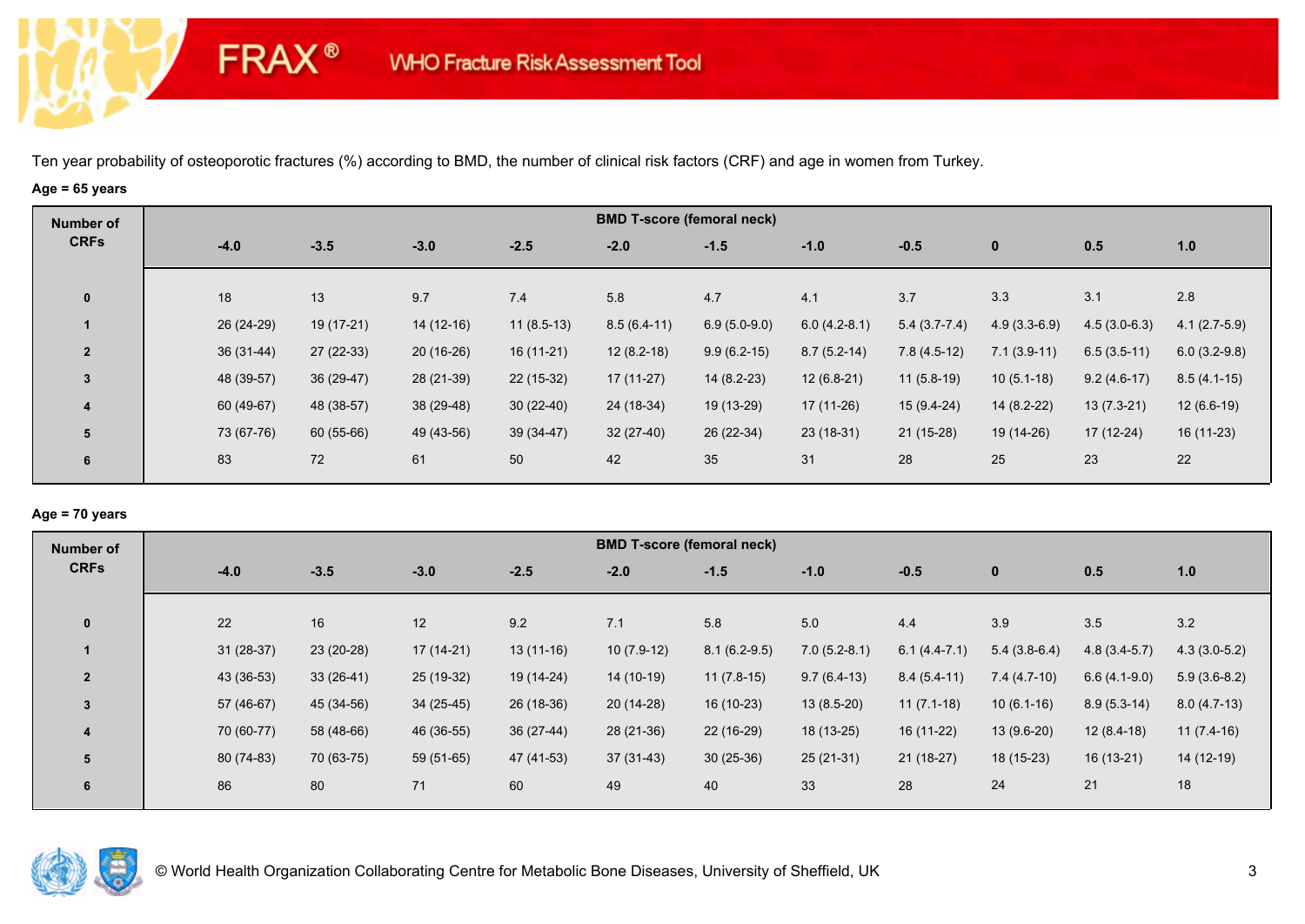# **Age = 75 years**

**FRAX®** 

| Number of               |            |             |             |             |             | <b>BMD T-score (femoral neck)</b> |               |                |                |                |                |
|-------------------------|------------|-------------|-------------|-------------|-------------|-----------------------------------|---------------|----------------|----------------|----------------|----------------|
| <b>CRFs</b>             | $-4.0$     | $-3.5$      | $-3.0$      | $-2.5$      | $-2.0$      | $-1.5$                            | $-1.0$        | $-0.5$         | $\mathbf 0$    | 0.5            | 1.0            |
|                         | 27         | 20          |             |             | 8.8         | 7.2                               |               | 5.2            | 4.5            |                |                |
| $\bf{0}$                |            |             | 15          | 11          |             |                                   | 6.1           |                |                | 4.0            | 3.5            |
|                         | 39 (32-58) | $30(24-46)$ | $23(18-35)$ | $17(13-26)$ | 13 (9.9-19) | $10(7.9-14)$                      | $8.6(6.4-11)$ | $7.3(5.3-8.6)$ | $6.2(4.5-7.1)$ | $5.3(3.9-6.3)$ | $4.7(3.4-5.6)$ |
| $\overline{2}$          | 53 (41-71) | 43 (31-60)  | $33(24-49)$ | 25 (18-38)  | 19 (13-29)  | $15(10-22)$                       | $12(8.2-17)$  | $10(6.7-14)$   | $8.5(5.6-11)$  | $7.2(4.8-9.7)$ | $6.2(4.1-8.6)$ |
| 3                       | 66 (52-78) | 56 (41-71)  | 46 (31-60)  | $36(23-49)$ | 28 (17-39)  | $22(14-31)$                       | $18(11-25)$   | 14 (8.9-20)    | $12(7.4-16)$   | $9.8(6.2-14)$  | $8.3(5.4-12)$  |
| $\overline{\mathbf{4}}$ | 76 (63-83) | 69 (52-78)  | 60 (41-70)  | 49 (32-60)  | $39(25-49)$ | $31(20-39)$                       | 25 (16-32)    | $20(13-26)$    | $16(11-21)$    | $13(9.6-18)$   | $11(8.3-15)$   |
| 5                       | 83 (72-86) | 78 (64-83)  | 72 (54-77)  | 63 (45-69)  | 52 (35-59)  | 43 (29-49)                        | $35(24-40)$   | 28 (20-33)     | $22(17-27)$    | 18 (15-22)     | $15(13-19)$    |
| 6                       | 87         | 84          | 80          | 74          | 66          | 56                                | 47            | 38             | 31             | 25             | 20             |
|                         |            |             |             |             |             |                                   |               |                |                |                |                |

### **Age = 80 years**

| Number of      |            |             |             |             |             | <b>BMD T-score (femoral neck)</b> |              |               |                |                |                |
|----------------|------------|-------------|-------------|-------------|-------------|-----------------------------------|--------------|---------------|----------------|----------------|----------------|
| <b>CRFs</b>    | $-4.0$     | $-3.5$      | $-3.0$      | $-2.5$      | $-2.0$      | $-1.5$                            | $-1.0$       | $-0.5$        | $\mathbf 0$    | 0.5            | 1.0            |
|                |            |             |             |             |             |                                   |              |               |                |                |                |
| $\mathbf{0}$   | 30         | 24          | 18          | 14          | 11          | 9.5                               | 8.0          | 6.8           | 5.9            | 5.1            | 4.4            |
|                | 42 (35-61) | $34(27-50)$ | $27(21-40)$ | $21(16-31)$ | 17 (12-24)  | 14 (10-19)                        | $11(8.3-15)$ | $9.5(6.9-12)$ | $8.0(5.8-9.8)$ | $6.8(4.9-8.0)$ | $5.9(4.2-6.7)$ |
| $\overline{2}$ | 54 (43-70) | 46 (35-62)  | $37(27-53)$ | $30(21-43)$ | 24 (16-35)  | 19 (13-28)                        | $16(11-23)$  | $13(8.8-18)$  | $11(7.3-15)$   | $9.2(6.1-12)$  | $7.8(5.2-10)$  |
| $\overline{3}$ | 65 (52-77) | 57 (43-71)  | 49 (35-63)  | 40 (27-54)  | $33(21-44)$ | $27(17-37)$                       | $22(14-30)$  | 18 (12-25)    | $15(9.6-21)$   | $13(8.1-17)$   | $11(6.8-14)$   |
| 4              | 74 (61-81) | 68 (52-77)  | 61 (44-71)  | $52(35-63)$ | 44 (28-54)  | $37(24-46)$                       | $31(20-38)$  | 25 (16-32)    | $21(14-27)$    | $17(12-22)$    | 14 (10-19)     |
| 5              | 80 (69-84) | 76 (62-81)  | 71 (54-76)  | 64 (46-70)  | 56 (38-62)  | 48 (33-55)                        | 41 (28-47)   | $34(23-40)$   | 28 (20-33)     | 23 (17-28)     | $19(15-23)$    |
| 6              | 85         | 82          | 78          | 73          | 67          | 60                                | 52           | 45            | 37             | 31             | 26             |
|                |            |             |             |             |             |                                   |              |               |                |                |                |